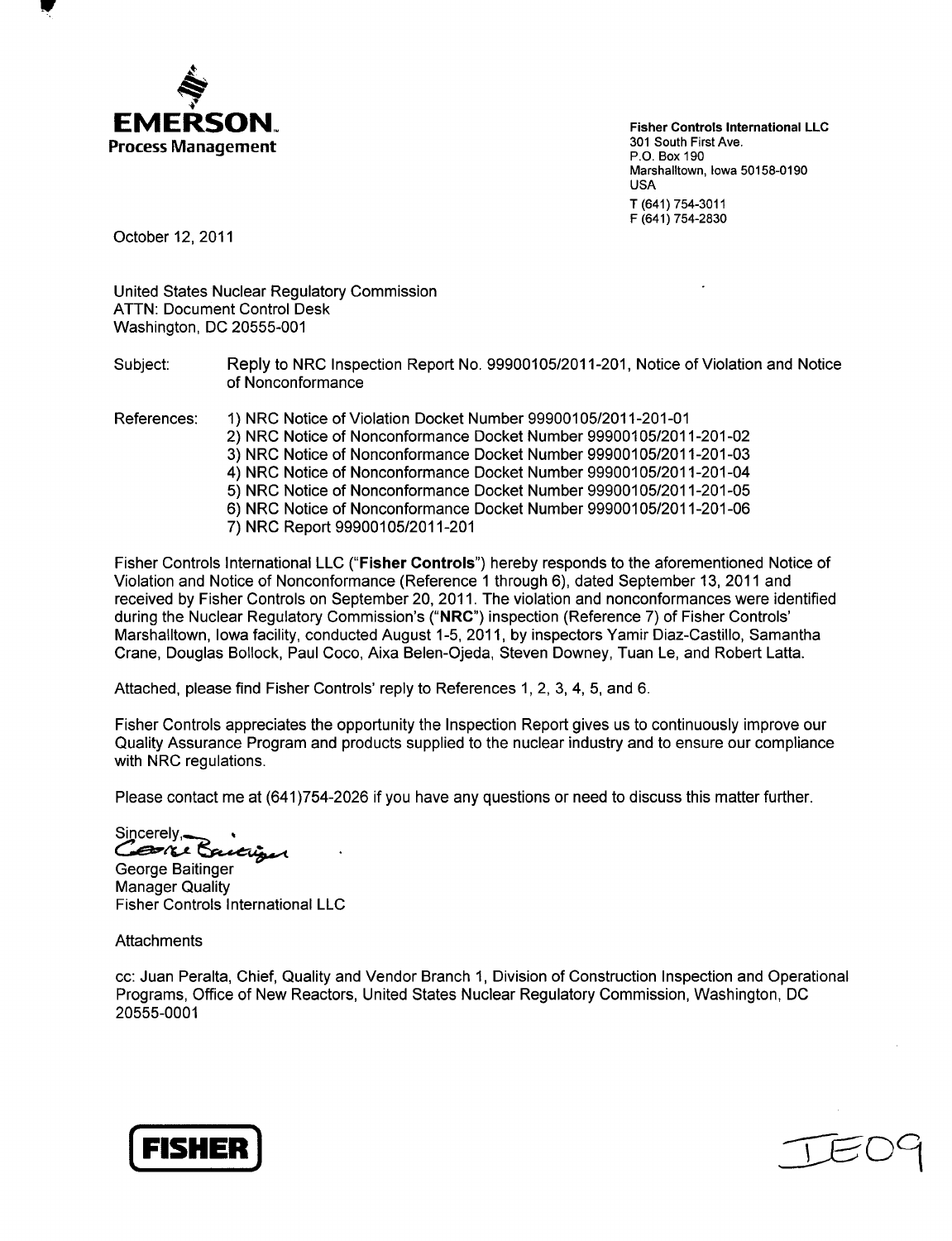#### Attachment **I** Reply to NRC Notice of Violation Docket Number **99900105** Inspection Report No. **99900105/2011-201**

This Attachment 1 sets forth the reply of Fisher Controls International **LLC** ("Fisher Controls") to the NRC's Notice of Violation dated September 13, 2011, relative to NRC Inspection Report 99900105/2011-201 (the "Inspection Report"), Notice of Violation 99900105/2011-201-01 (the "Notice of Violation").

## The Notice of Violation

"Title 10 of the *Code of Federal Regulations* (10 CFR) 21.21 (a), "Notification of failure to comply or existence of a defect and its evaluation," requires, in part, that "[e]ach individual, corporation, partnership, or other entity subject to the regulations in this part shall adopt appropriate procedures to  $-$  (2) [e]nsure that if an evaluation of an identified deviation or failure to comply potentially associated with a substantial safety hazard cannot be completed within 60 days from discovery of the deviation or failure to comply, an interim report is prepared and submitted in writing to the Commission... within 60 days of discovery of the deviation or failure to comply."

Section 8c of Fisher General Specification 15B76, "Reporting of Potential Defects and Noncompliance in Accordance with 10 CFR Part 21, US Code of Federal Regulations," Revision D, dated June 2, 2011, states, in part, that "if an evaluation of the deviation cannot be completed within 60 days, an interim report must be submitted to the NRC by the Director, Quality-Valve Division."

Contrary to the above, as of August 5, 2011, Fisher Controls International LLC did not complete an evaluation and failed to prepare and submit in writing to the Commission an interim report within 60 days of discovery of an identified deviation or failure to comply potentially associated with a substantial safety hazard. Specifically, Fisher Controls did not complete its evaluation, nor prepared and submitted an interim report to the Commission for an ongoing 10 CFR Part 21 evaluation initially identified on March 3, 2011.

This issue has been identified as Violation 99900105/2011-201-01.

This is a Severity Level IV violation (Section 6.5.d of the NRC Enforcement Policy)."

## Fisher Controls' Response to the Notice of Violation

By way of background, during a survey of Fisher Controls' casting supplier, Brafe Engineering, LTD ("Brafe"), in March of 2011, Fisher Controls detected that weld rods procured by Brafe and intended for their use to fulfill nuclear orders may not meet the qualifications of ASME 2010 NCA 3800 as set forth in Fisher Controls' procurement documentation, but rather, had been qualified on the basis of ISO 9001. As a result, Fisher Controls reviewed the Brafe items ordered and delivered since Fisher Controls' last survey of Brafe in 2008, for evidence of deviation or non-compliance resulting from Brafe's failure to qualify the weld rods per the technical requirements of Fisher Controls' procurement documentation. None of the castings procured from Brafe required weld repair, therefore, no weld rod material was used by Brafe in these castings, and therefore there were no deviations or non-compliances.

Fisher Controls historically interpreted the term "discovery", as used in 10 CFR Part 21, to mean the completion of documentation first identifying the existence of a deviation or failure to comply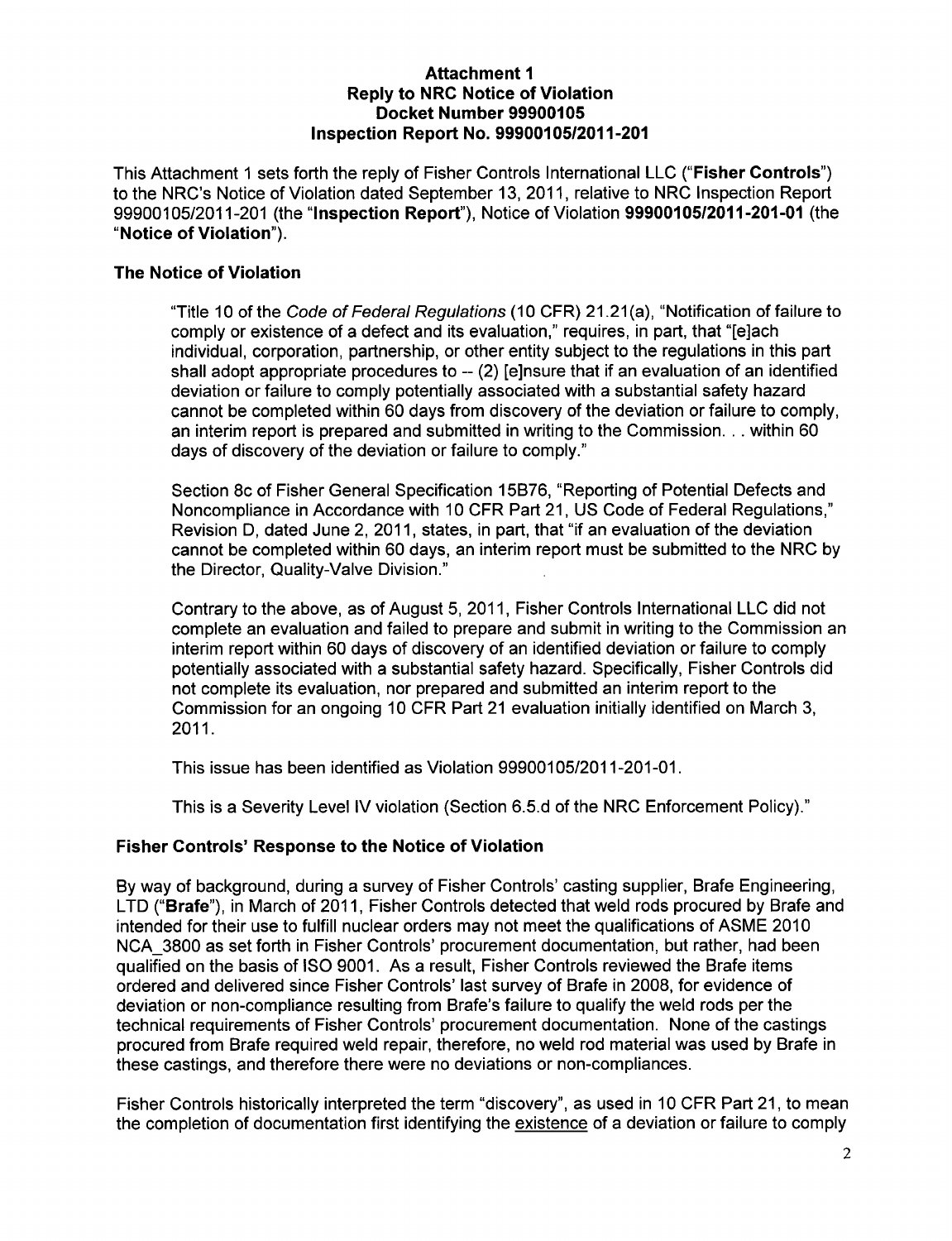potentially associated with a substantial safety hazard. In the situation referenced in the Notice of Violation, Fisher Controls' assessment of its applicable product inventory confirmed there was no product affected **by** a deviation or failure to comply; therefore, there was no "discovery" as Fisher Controls understood the term to be defined.

Thus, Fisher Controls' evaluation of whether a particular deviation or failure to comply created a substantial hazard would have begun to toll sixty **(60)** days from the date Fisher Controls documented the existence of non-certified product identified at Fisher Controls' facility, not from the time of the March, 2011 survey.

Understanding that circumstances can differ, in furtherance of substantiating Fisher Controls' good faith effort to comply with **10** CFR Part 21, the following NRC responses to questions concerning **10** CFR Part 21 appear to be consistent with Fisher Control's historic interpretation. See "NRC Responses to **10** CFR Part 21 and Fuel Cycle Facility Questions Received During the Vendor Workshop on New Reactor Construction in December **2008",** dated July **15, 2009 (ADAMS #ML090930116):**

"Question **30:** When does a vendor identify deviations?

#### Answer:

**A** vendor identifies deviations only after the basic component has been offered for use, i.e., shipped to a purchaser of a basic component. **A** departure from procurement specifications which the vendor identifies before the vendor offers the **SSC** for use as a basic component (i.e., before shipment to the purchaser) is not a deviation. Such departures should be addressed through the vendor's quality assurance program."

#### "Question **31:**

With respect to "discovery," using an example of stainless steel versus carbon steel bolts: what if during inventory check it is found that there are two extra carbon steel bolts and two missing stainless steel bolts but the vendor does not know when the discrepancy occurred. The vendor reviews records and finds (one month later) that the stainless steel bolts were shipped to Springfield Nuclear. When does the discovery clock start: when they identified the discrepancy or when they determined that the two stainless steel bolts were shipped to Springfield Nuclear?

## Answer:

Discovery, as defined in **§ 21.3,** is the completion of the documentation first identifying the existence of a deviation or failure to comply potentially associated with a substantial safety hazard. Therefore, the discovery occurs once the supplier documents that the incorrect bolts were shipped to Springfield Nuclear as basic components (i.e., safetyrelated SSCs)."

Fisher Controls is not contesting the Violation and has taken steps to address the Violation identified in the Inspection Report. While Fisher Controls believes its corrective action in response to the Notice of Violation represents an improvement to its quality assurance program, Fisher Controls respectfully contends that its program met the requirements of **10** CFR Part 21 prior to the implementation of this corrective action, as explained above.

## **1.** Reason for the Notice of Violation

Fisher Controls historically interpreted the term "discovery", as used in **10** CFR Part 21, to mean the completion of documentation first identifying the existence of a deviation or failure to comply potentially associated with a substantial safety hazard.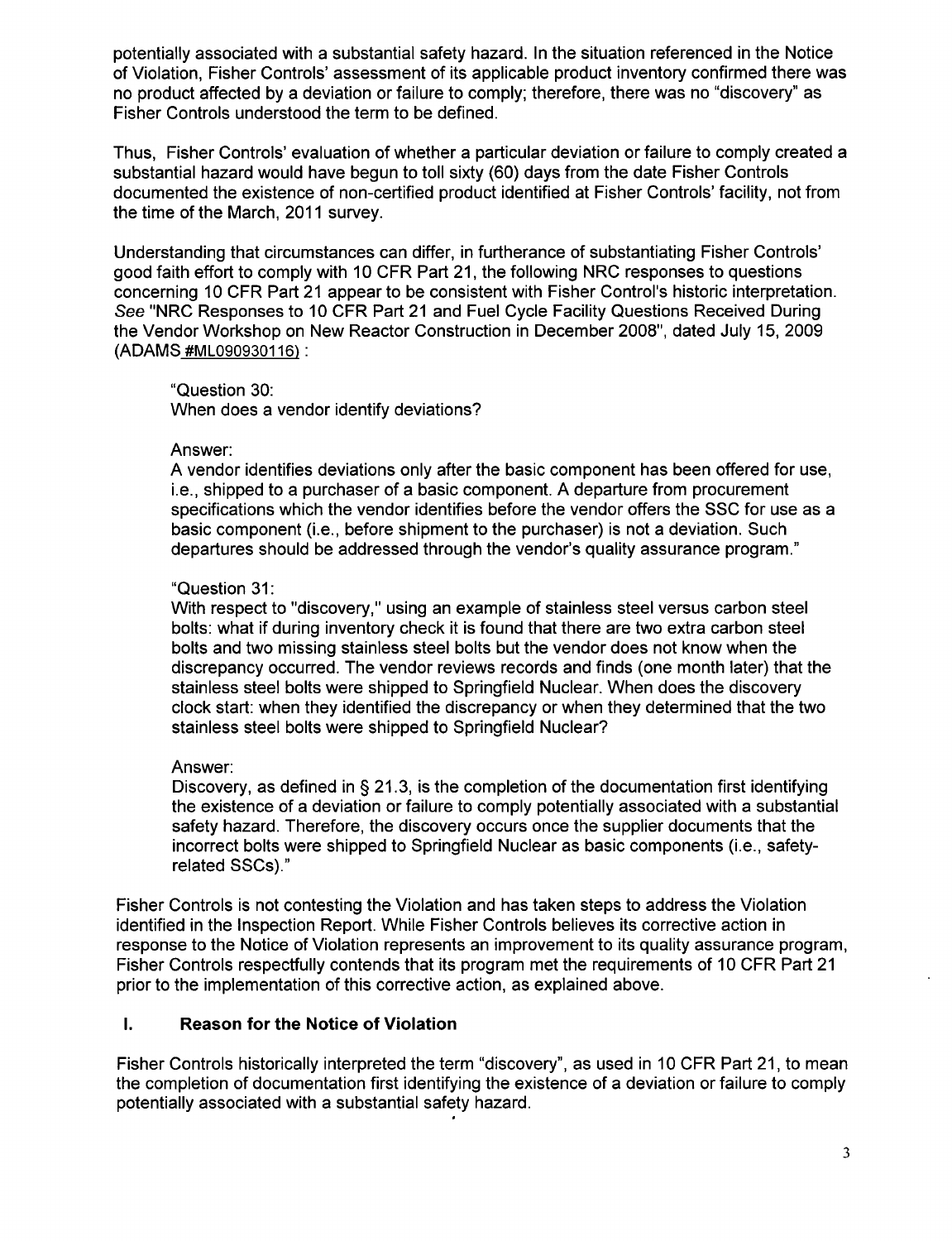As explained above, Fisher Controls' review of the associated product revealed no evidence of the existence of a deviation or failure to comply; therefore, there was no "discovery" as Fisher Controls understood the term to be defined. Thus, the requirement to submit an Interim Report would not have been triggered by Fisher Controls' historic interpretation.

## **II.** Corrective Steps Taken and Results Achieved

During the NRC Inspection, the Inspectors made Fisher Controls aware of the NRC's expectation that Fisher Controls use the date of March 3, 2011, as the date of discovery, as this was the date in which Fisher Controls' survey of Brafe's operations revealed Brafe's failure to properly qualify weld rod.

In response to this expectation, Fisher Controls issued internal Corrective Action Request CAR 1505. Pursuant to the CAR, Fisher Controls took the following steps:

The actions included issuing an interim report to the NRC (NRC Event # 47123, Notification Date 08/04/2011). Please note: A follow-up interim report was issued by Fisher Controls to the NRC, dated August 23, 2011, confirming that no orders used the subject nonconforming material noted in the Notice of Violation and that no notification would be issued, per the requirements of 10CFR21.21(b), because a failure to comply condition did not exist.

Additionally, Fisher Controls employees making determinations of Part 21 compliance requirements were either involved in the implementation of CAR 1505 or were subsequently made aware of the Notice of Violation and CAR 1505. All such employees clearly understand the NRC's interpretation of what constitutes "discovery". Please also know that past and inprocess potential Part 21 investigations were reviewed to confirm there were no other occurrences of missed sixty (60) day interim report requirements.

Further, Fisher Controls internal General Specification (FGS 15B76) was revised to clarify the requirement for an interim report when an investigation is not complete within sixty (60) days of discovery. This revision was completed during the course of the NRC Inspection (August 3, 2011) as reflected in Fisher Controls Engineering Change Request Notice No. 20112056.

On August 9, 2011, Fisher Controls internal Corrective Action Procedure (FMP 2K9) and the associated Request for Corrective Action (Form 2K9) were updated to require date of discovery be set forth in CAR.

Training of affected personnel was completed August 19, 2011.

## **Ill.** Corrective Steps That Will Be Taken

As noted above, all outstanding actions have been completed. Additionally, going forward, Fisher Controls will continue to ensure that all welding consumables utilized by Brafe are purchased from an approved material organization. Last, all orders to be made at Brafe shall continue to be flagged and welding will not be performed until Brafe has correct weld rod available. All such consumables for nuclear work shall continue to be segregated and marked.

## IV. Date Full Compliance Achieved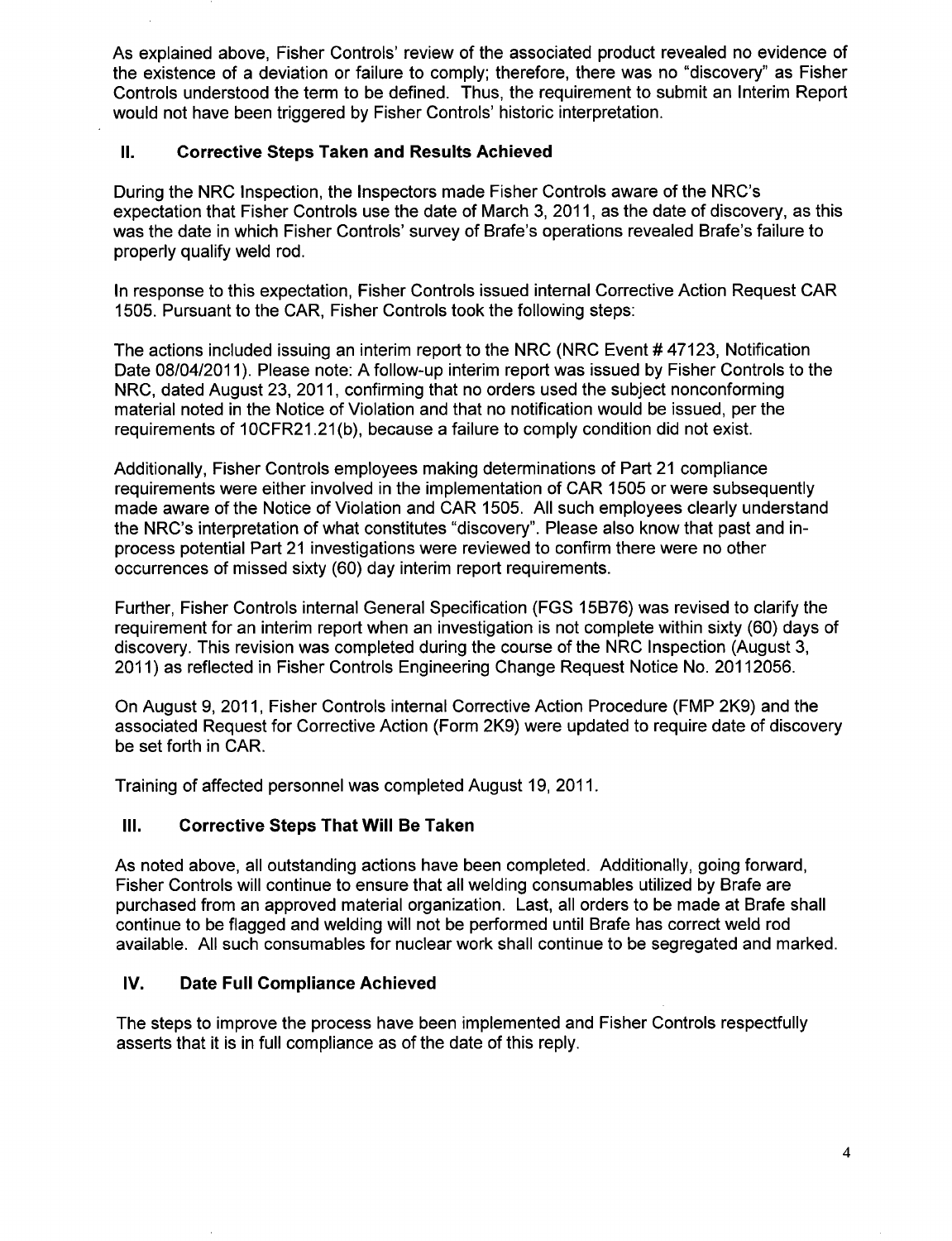### Attachment 2 Reply to NRC Notice of Nonconformance **A** Docket Number **99900105** Inspection Report **No. 99900105/2011-201**

This Attachment 2 sets forth the reply of Fisher Controls International **LLC** ("Fisher Controls") to the NRC's Notice of Nonconformance dated September 13, 2011 relative to NRC Inspection Report 99900105/2011-201 (the "Inspection Report"), Notice of Nonconformance 99900105/2011-201-02 (the "Nonconformance-02").

#### The Notice of Nonconformance

The Notice of Nonconformance provides the following description of Nonconformance-02:

"Criterion **III,** "Design Control," of Appendix B, "Quality Assurance Program Criteria for Nuclear Power Plants and Fuel Reprocessing Plants," to Title 10 of the *Code of Federal Regulations* (10 CFR) Part 50, "Domestic Licensing of Production and Utilization Facilities," states, in part, that "Measures shall also be established for the selection and review for suitability of application of materials, parts, equipment, and processes that are essential to the safety-related functions of the structures, systems, and components."

Fisher Manufacturing Procedure (FMP) 2G19.3, "Material Verification Using Niton Alloy Analyzers," Revision 8, dated November 14, 2005, states, in part, that "the test methods outlined in this procedure are intended to identify alloy materials and are not intended to establish the exact conformance of a material to a particular alloy specification."

Contrary to the above, as of August 5, 2011, Fisher Controls failed to review for suitability of application materials that are essential to the safety-related functions of the structures, systems, and components. Specifically, Fisher Controls did not employ a suitable method to verify that a pin and a stud connection for a nuclear safety-related butterfly valve met the material specifications identified as critical characteristics in the associated dedication plans.

This issue has been identified as Nonconformance 99900105/2011-201-02."

## Fisher Controls' Response to the Notice of Nonconformance

Fisher Controls is not contesting Nonconformance-02, but rather seeks to make the NRC aware of its good faith effort to comply with the requirements of Appendix B to 10 CFR Part 50 prior to the receipt of the Inspection Report.

Historically, Fisher Controls has made every attempt to obtain reasonable assurances that the methods used to identify critical characteristics in the associated dedication plans were suitable to the applicable safety-related function of the structure, system, part or component ("Component(s)"). It was Fisher Controls' belief that its practice of using PMI and hardness tests to check the basic material constituents provided reasonable assurance that the Component in question was made of the material described in the purchase order or other procurement documentation for a given nuclear application. Fisher Controls has historically obtained all commercially dedicated Components from reliable, well-vetted sources - each of which were expected to have a quality assurance process that met or exceeded industry standards. Following a thorough review of its product records, Fisher Controls found no evidence of material-related problems with commercially dedicated parts supplied to it from such sources.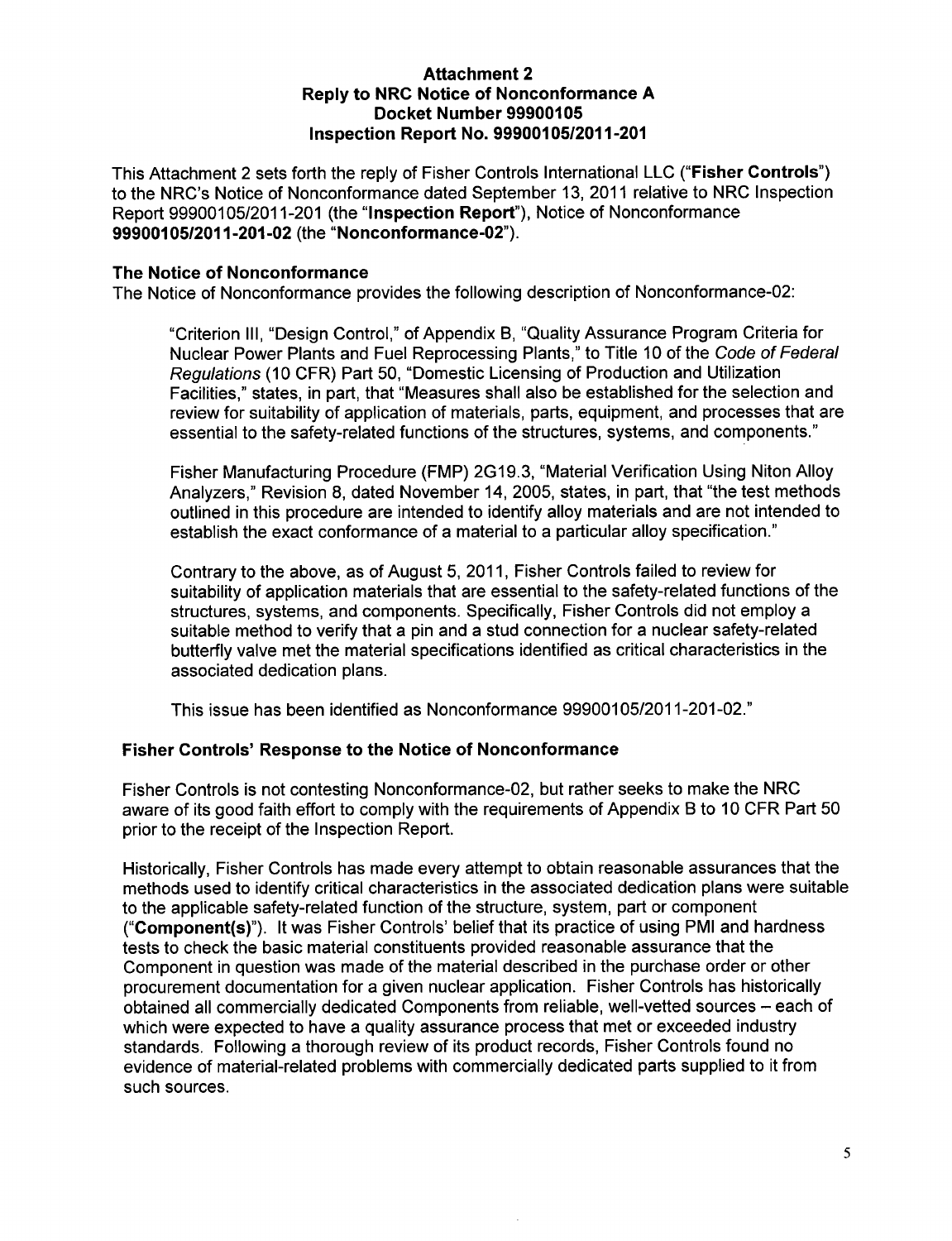## **1.** Reason for the Notice of Nonconformance

The dedication plans in question listed material as a critical characteristic. In order to inform the Fisher Controls inspector of the acceptance criteria for PMI, the material specification tied to the part number was displayed on the dedication plan. This was interpreted **by** the NRC inspector to mean that all of the requirements of the material specification were critical for the part to perform its intended safety function. As stated in Fisher Manufacturing Procedure **2G 19.3,** use of PMI is not intended to establish the exact conformance of a material to a particular alloy specification.

## **II.** Corrective Steps Taken and Results Achieved

In response to Nonconformance-02, Fisher Controls issued internal Corrective Action Request CAR **1516.** Pursuant to the CAR, Fisher Controls took the following steps:

**A** review of dedication plans has been implemented to clarify when all the requirements of a material specification are critical and require the use of Method 2, as defined **by** EPRI **NP-5652** for verification. The critical characteristics of the material have been stated on the dedication plans to limit confusion. Inspectors have been trained to review all dedication plans to ensure that plans that list material specification as a critical characteristic, do not utilize PMI as a method to verify compliance to the specification.

For each item dedicated prior to October **6, 2011,** that utilized PMI and listed the material specification on the dedication plan without clarification, Fisher Controls performed an engineering evaluation with the result that only some of the material characteristics were identified as critical. For all cases, the use of PMI was deemed to be adequate.

Training of affected personnel was completed October **5, 2011.**

## **Ill.** Corrective Steps That Will Be Taken

**All** outstanding actions have been completed.

## IV. Date Full Compliance Achieved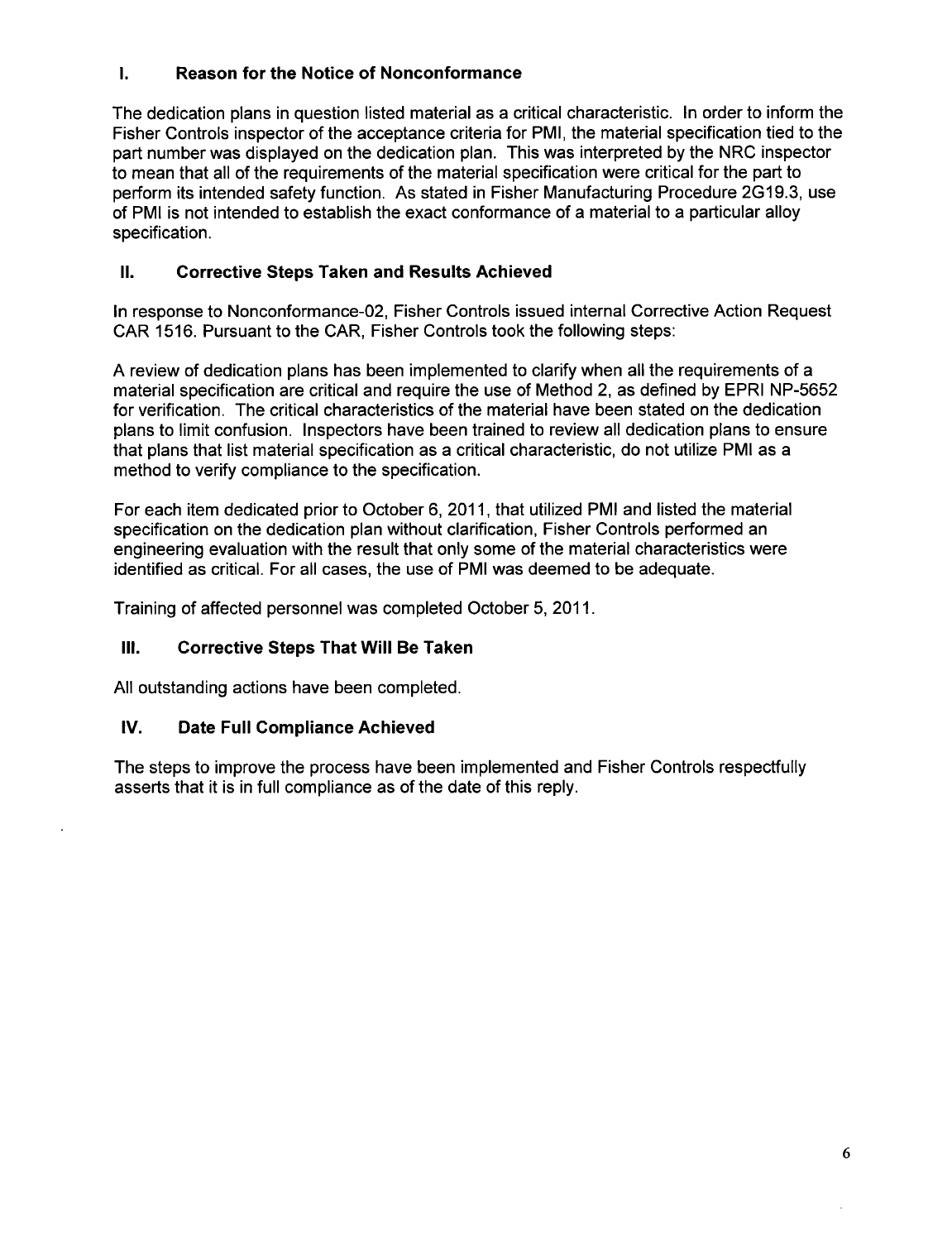### Attachment **3** Reply to NRC Notice of Nonconformance B Docket Number **99900105** Inspection Report No. **9990010512011-201**

This Attachment 3 sets forth the reply of Fisher Controls International LLC ("Fisher Controls") to the NRC's Notice of Nonconformance dated September 13, 2011 relative to NRC Inspection Report 99900105/2011-201 (the "Inspection Report"), Notice of Nonconformance 99900105/2011-201-03 (the "Nonconformance-03").

## The Notice of Nonconformance

The Notice of Nonconformance provides the following description of Nonconformance-03: "Criterion IV, "Procurement Document Control," of Appendix B to 10 CFR Part 50 states, in part, that "measures shall be established to assure that applicable regulatory requirements, design bases, and other requirements which are necessary to assure adequate quality are suitably included or referenced in the documents for procurement of material, equipment, and services, whether purchased by the applicant or by its contractors or subcontractors.

FMP 2K47, "Supplier Qualification and Control," Revision 2, dated June 3, 2010, states, in part, that "The nuclear buyer uses the ASL along with Purchasing Notes information in the supplier to ensure that proper requirements are passed on to the supplier by the Purchase Order (PO) or Purchase Order Appendix (POA). A POA should be attached to the PO in order to convey additional requirements to the supplier as applicable.

FMP 2K27, "Control of Commercial Grade Items to be Dedicated for Use in Nuclear Safety Related Applications," Revision 15, dated October 15, 2010, states, in part, that "Commercial grade items which are to be produced and tested by the original equipment manufacturer may be purchased from the approved suppliers list (ASL) when the testis used as part of the dedication process. Procurement documents shall specify the required tests or controls as stated in the scope of qualification listed in the ASL.

Contrary to the above, as of August 5, 2011, Fisher Controls failed to impose the applicable requirements in procurement documents. Specifically, Fisher Controls failed to impose the requirements of Appendix B to 10 CFR Part 50 on two purchase orders for valve body forgings intended for use in a safety-related valve and failed to impose the required controls identified during a commercial grade survey that are necessary to verify the critical characteristics of a valve positioner.

This issue has been identified as Nonconformance 99900105/2011-201-03."

## Fisher Controls' Response to the Nonconformance

Fisher Controls is not contesting Nonconformance-03 and has taken steps to address the issue identified in the Inspection Report. Fisher Controls believes these changes represent an improvement to its program.

### **I.** Reason for the Notice of Nonconformance

Although the required language "10CFR Part 21 applies" was included on Fisher Controls' purchase orders to Appendix B suppliers for safety-related items, the language "10 CFR Part 50 Appendix B" was not automatically included on such purchase orders.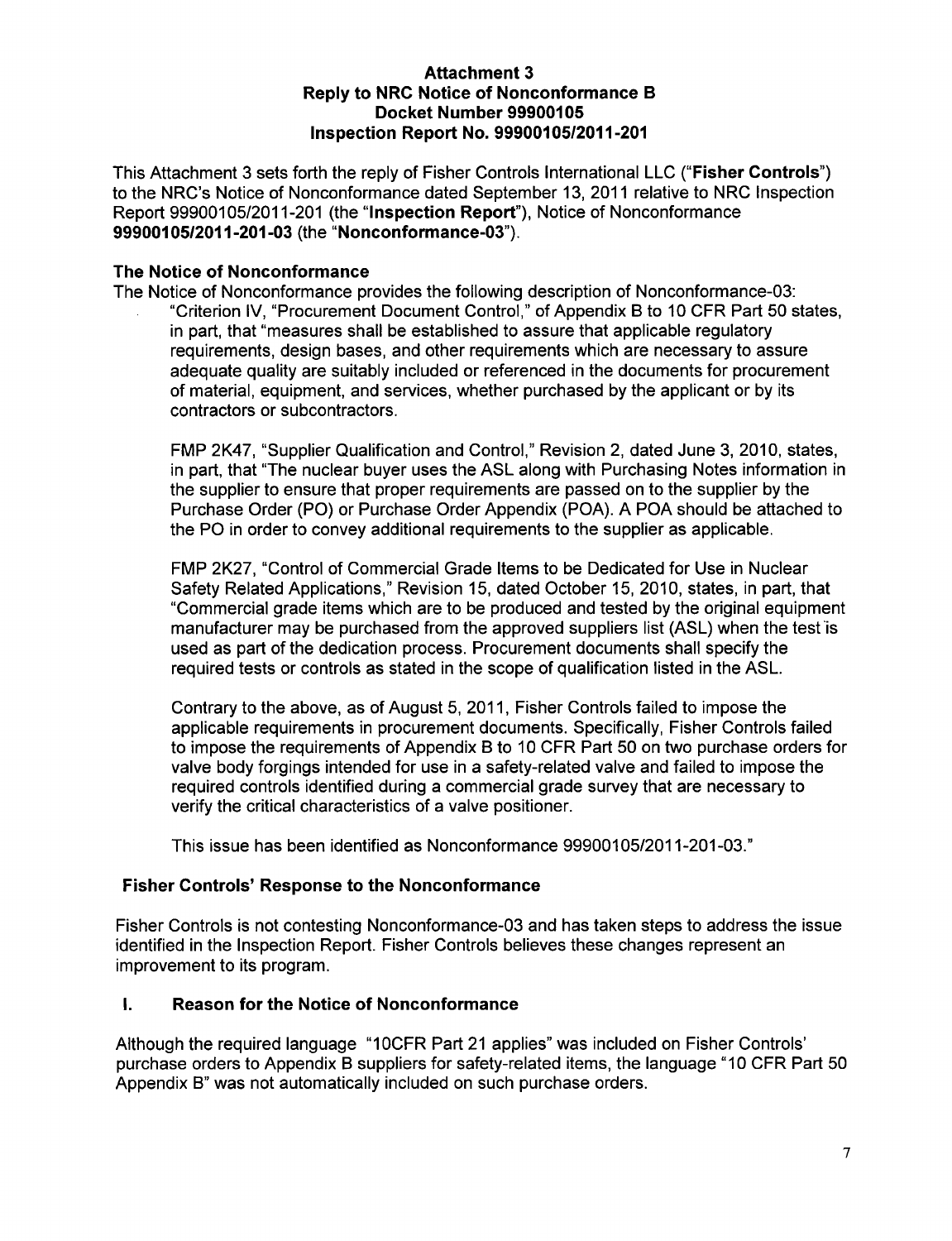Additionally, some items to be dedicated utilizing EPRI-5652 Method 2, that were not routed to the Nuclear Buyer and items procured without the required controls on the purchase order, including the valve positioner, were identified as nonconforming during dedication. Further, some purchase orders for items routed to the Nuclear Buyer did not impose all required controls necessary to verify critical characteristics of the commercial item.

# **II.** Corrective Steps Taken and Results Achieved

During the NRC Inspection, it was brought to Fisher Controls' attention that Fisher Controls failed to impose the requirements of Appendix B to 10 CFR Part 50 on two purchase orders for valve body forgings intended for use in a safety-related valve and that it had failed to impose the required controls identified during a commercial grade survey that are necessary to verify the critical characteristics of a valve positioner. In response to these observations, Fisher Controls issued internal Corrective Action Requests CAR1510 and 1511 on August 4, 2011. Pursuant to the CARs, Fisher Controls took the following steps:

The Approved Supplier List was updated to include the language "1OCFR Part 50 Appendix B and 10CFR Part 21 apply" on purchase orders to Appendix B suppliers for safety-related items.

Items procured with only the language"1 OCFR Part 21 applies" on the purchase order were reviewed and found to meet the requirements of Appendix B to 10 CFR Part 50.

Items that were not routed to the Nuclear Buyer and items procured without the required controls on the purchase order, including the valve positioner, were identified as nonconforming during dedication. A change order was issued for the valve positioner to impose the required controls.

Planners and Nuclear Buyers were trained on the process for reviewing dedication plans for the purpose of identifying commercial items that will be dedicated utilizing Method 2. This process requires that affected purchase requisitions be forwarded to the Nuclear Buyer who will issue a purchase order that includes all required controls necessary to verify critical characteristics of the commercial item.

Training of affected personnel was completed 9/26/11.

# **Ill.** Corrective Steps That Will Be Taken

All outstanding actions have been completed.

# IV. Date Full Compliance Achieved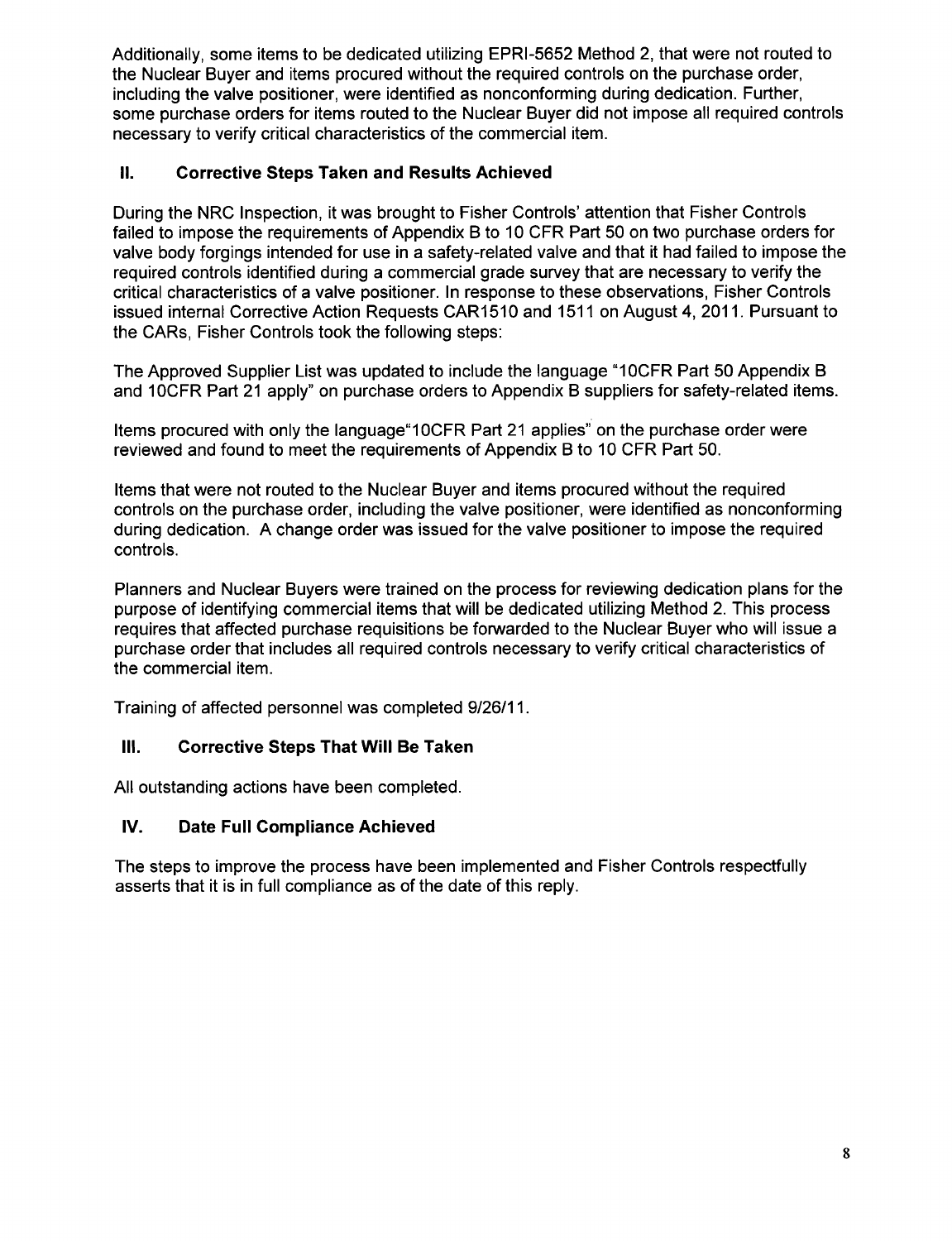### Attachment 4 Reply to NRC Notice of Nonconformance **C** Docket Number **99900105** Inspection Report No. **99900105/2011-201**

This Attachment 4 sets forth the reply of Fisher Controls International LLC ("Fisher Controls") to the NRC's Notice of Nonconformance dated September 13, 2011 relative to NRC Inspection Report 99900105/2011-201 (the "Inspection Report"), Notice of Nonconformance 99900105/2011-201-04 (the "Nonconformance-04").

## The Notice of Nonconformance

The Notice of Nonconformance provides the following description of Nonconformance-04:

"Criterion VII, "Control of Purchased Material, Equipment, and Services," of Appendix B to 10 CFR Part 50 states, in part, that "Measures shall be established to assure that purchased material, equipment, and services, whether purchased directly or through contractors and subcontractors, conform to the procurement documents. These measures shall include provisions, as appropriate, for source evaluation and selection, objective evidence of quality furnished by the contractor or subcontractor, inspection at the contractor or subcontractor source, and examination of products upon delivery.

Contrary to the above, as of August 5, 2011, Fisher Controls failed to provide objective evidence of quality by the contractor through commercial grade surveys. Specifically, Fisher Controls' commercial grade surveys of SIMCO Electronics and Honeywell Inc. did not verify the critical characteristics identified in the commercial grade survey checklist.

This issue has been identified as Nonconformance 99900105/2011-201-04."

## Fisher Controls' Response to the Nonconformance

Fisher Controls is not contesting the Nonconformance-04 and has taken steps to address the issue identified in the Inspection Report.

## **1.** Reason for the Notice of Nonconformance

Prior to the release of FMP2K43.1, on August 15, 2010, the Fisher Controls' checklist used in conjunction with commercial grade surveys of calibration service providers did not clearly identify critical characteristics to be verified. This created confusion with the Nuclear Lead Auditor and survey reviewer as to which questions required objective evidence of critical characteristic verification, resulting in a failure to document objective evidence to verify some critical characteristics.

## **II.** Corrective Steps Taken and Results Achieved

During the NRC Inspection, the Inspectors made Fisher Controls aware that the commercial grade surveys of SIMCO Electronics and Honeywell Inc. did not verify the critical characteristics identified in the corresponding commercial grade survey checklist. In response to this observation, Fisher Controls issued internal Corrective Action Request CAR 1507 on August 4, 2011. Pursuant to the CAR, Fisher Controls took the following steps:

Beginning August 15, 2010, Calibration Services Commercial Grade Survey, checklist FMP2K43.1, has been utilized and lists the critical characteristics that are required to be verified. A review by Fisher Controls Nuclear Lead Auditors was completed of all commercial grade surveys for calibration services performed prior to August 15, 2010. In addition to the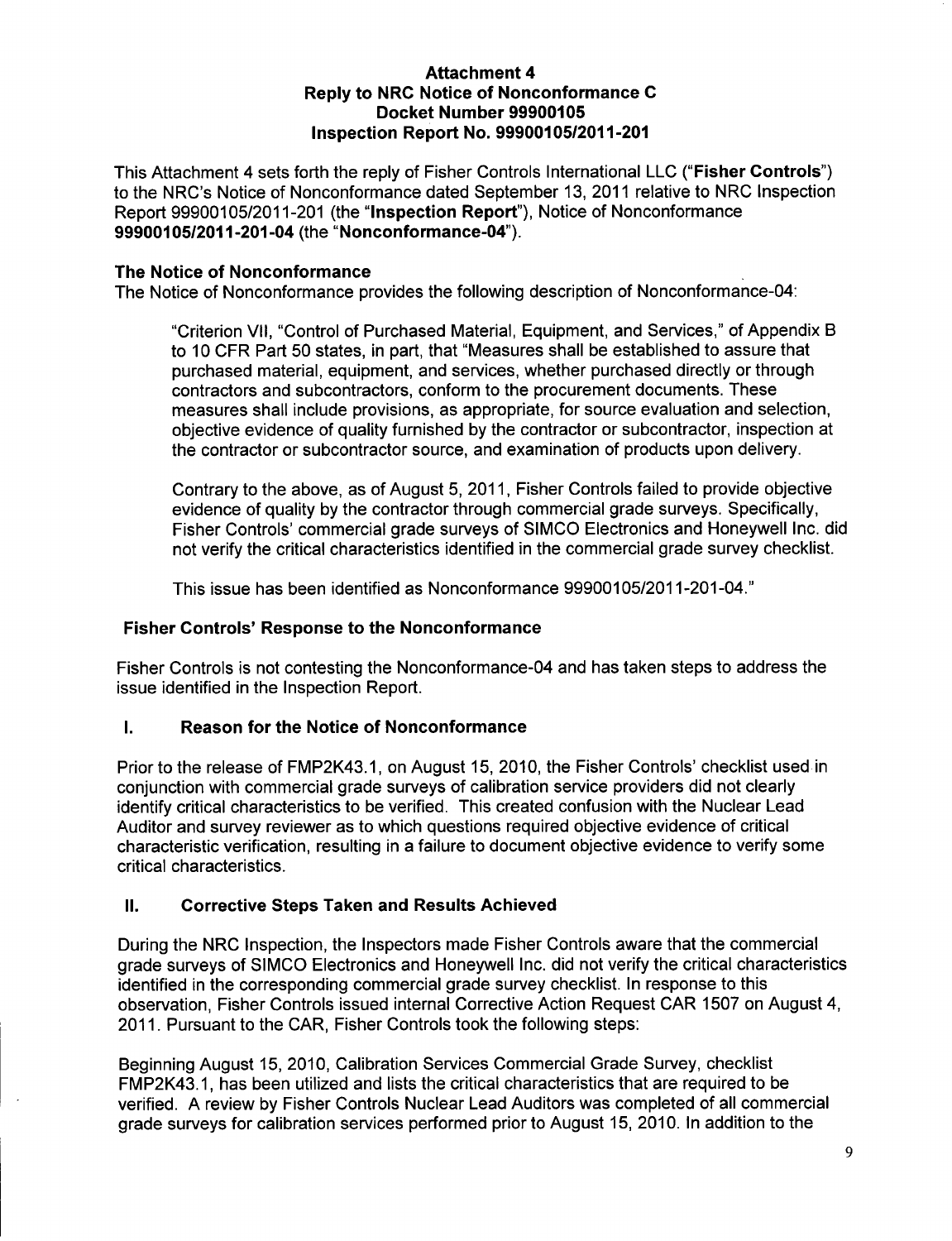surveys for SIMCO Electronics and Honeywell Inc., identified in Nonconformance-04, a lack of objective evidence was found in the survey of MaxPro.

A new survey of SIMCO Electronics was completed August 16, 2011, with no adverse findings. A new survey of Honeywell Inc. was completed October 10, 2011 with no adverse findings. A new purchase order was issued to Honeywell Inc. to calibrate all equipment and the calibrations were completed on October 11, 2011 with no units out of calibration in the as-found condition. The survey of MaxPro was amended on October 11, 2011 to identify critical characteristics and document objective evidence to verify critical characteristics. Review of the objective evidence resulted in no adverse findings.

# **Ill.** Corrective Steps That Will Be Taken

All outstanding actions have been completed.

## **IV.** Date Full Compliance Achieved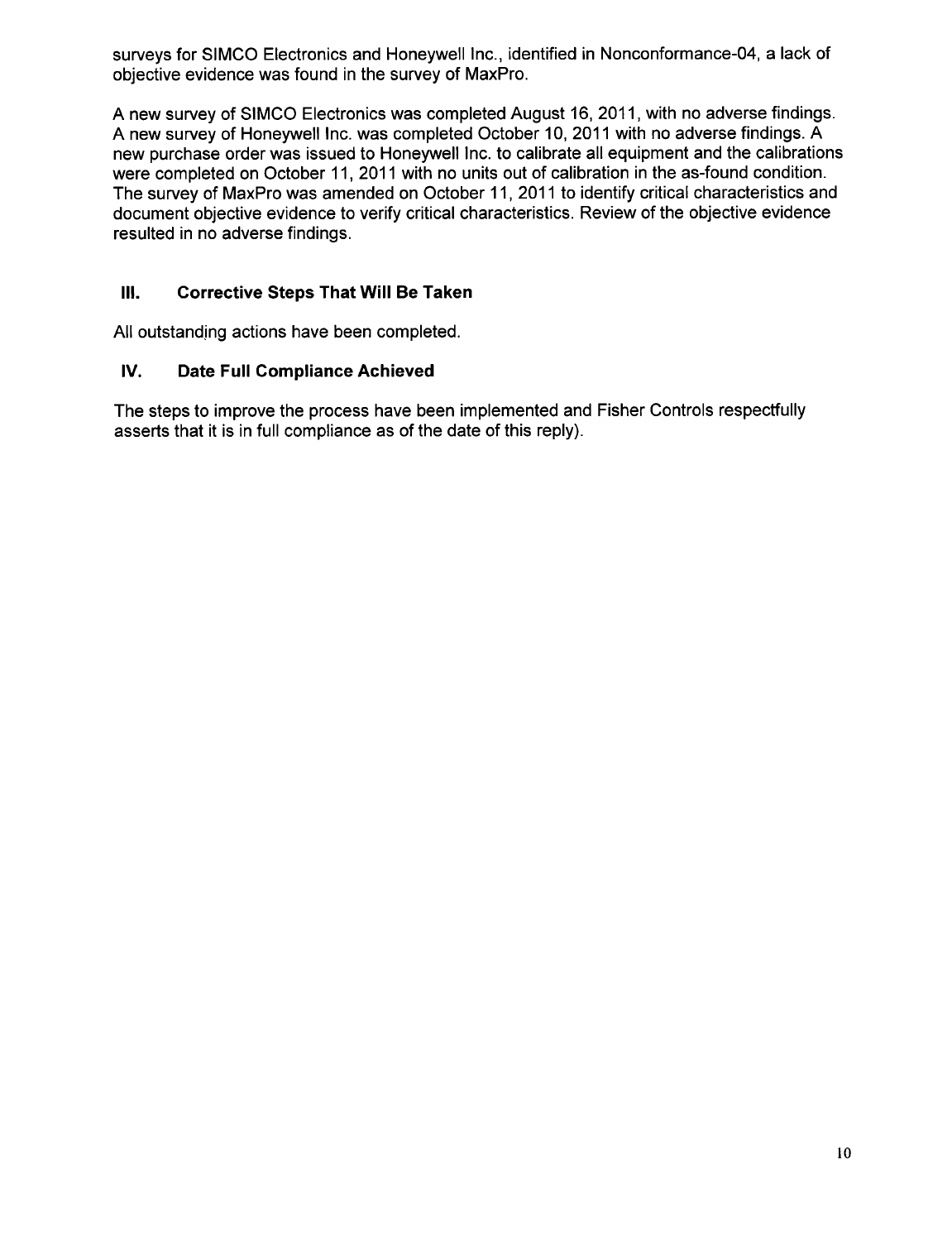### Attachment **5** Reply to NRC Notice of Nonconformance **D** Docket Number **99900105** Inspection Report No. **99900105/2011-201**

This Attachment 5 sets forth the reply of Fisher Controls International **LLC** ("Fisher Controls") to the NRC's Notice of Nonconformance dated September 13, 2011 relative to NRC Inspection Report 99900105/2011-201 (the "Inspection Report"), Notice of Nonconformance 99900105/2011-201-05 (the "Nonconformance-05").

### The Nonconformance

The Notice of Nonconformance provides the following description of Nonconformance-05: "Criterion XVI, "Corrective Action," of Appendix B to 10 CFR Part 50 states that "Measures shall be established to assure that conditions adverse to quality, such as failures, malfunctions, deficiencies, deviations, defective material and equipment, and nonconformances are promptly identified and corrected. In the case of significant conditions adverse to quality, the measures shall assure that the cause of the condition is determined and corrective action taken to preclude repetition. The identification of the significant condition adverse to quality, the cause of the condition, and the corrective action taken shall be documented and reported to appropriate levels of management.

Contrary to the above, as of August 5, 2011, Fisher Controls failed to establish measures to evaluate significant conditions adverse to quality. Specifically, Fisher Controls considers all nonconformances, deviations, malfunctions, etc., as conditions adverse to quality and does not evaluate them to determine if any are significant conditions adverse to quality, which require (1) that the cause of the condition be determined, (2) corrective action be taken to preclude repetition, and (3) that appropriate levels of management be notified of the significant condition adverse to quality, the cause of the condition, and the corrective action taken to preclude repetition.

This issue has been identified as Nonconformance 99900105/2011-201-05."

## Fisher Controls' Response to the Notice of Nonconformance

Fisher Controls is not contesting Nonconformance-05 and has taken steps to address the issue identified in the Inspection Report.

# **1.** Reason for the Notice of Nonconformance

Fisher Controls' Implementing Procedure FMP 2K9 did not clearly state which Corrective Action Requests were considered "Significant Condition Adverse To Quality". Additionally, while the Corrective Action Request process did include all the quality requirements listed in 10 CFR Part 50 Appendix B, Requirement 16, these quality requirements were not clearly stated.

## **II.** Corrective Steps Taken and Results Achieved

During the NRC Inspection, the Inspectors made Fisher Controls aware of the NRC's expectation that it is necessary to differentiate 'significant conditions adverse to quality' from 'conditions adverse to quality'. In response to this expectation, Fisher Controls issued internal Corrective Action Request CAR 1509 on August 4, 2011. Pursuant to the CAR, Fisher Controls took the following steps: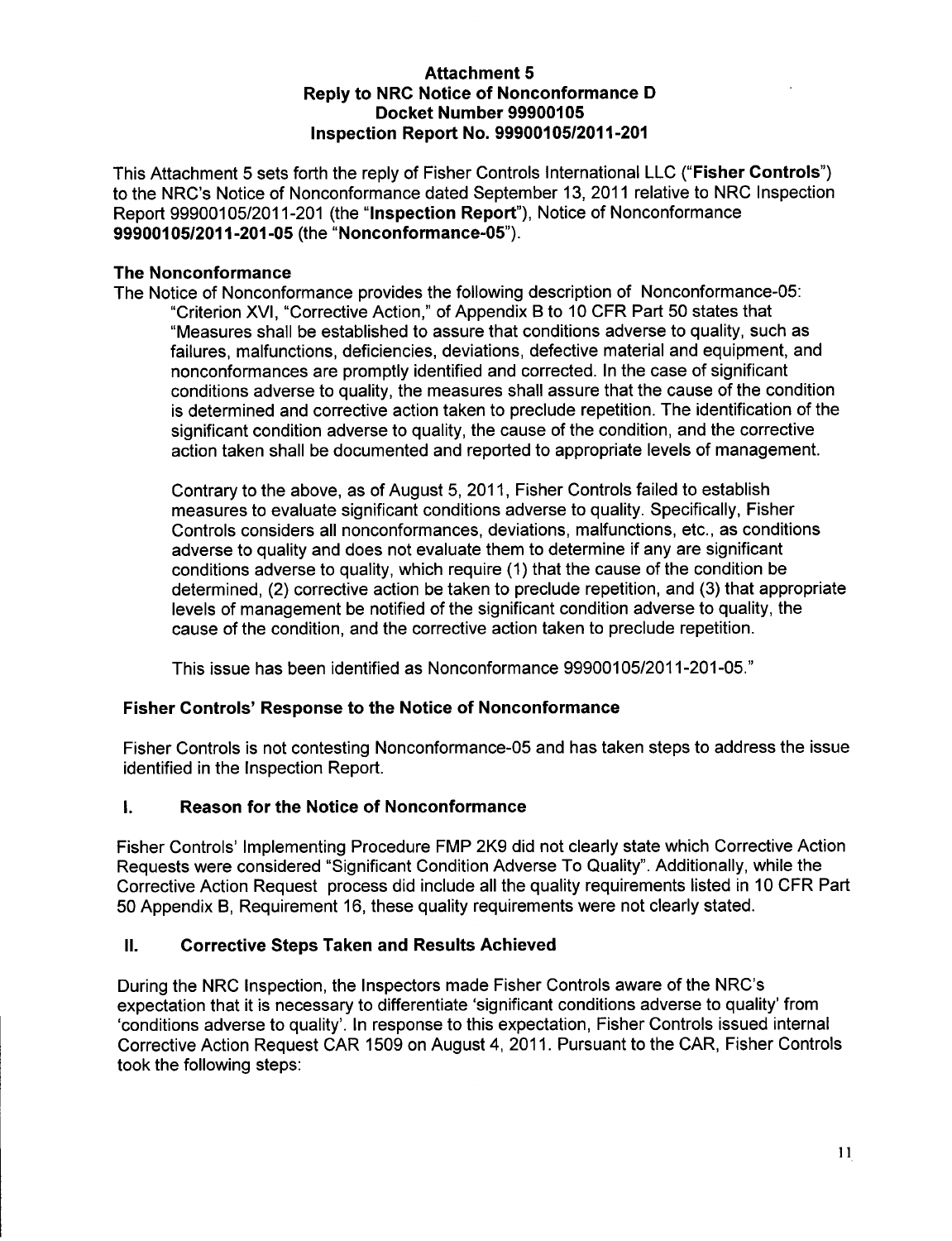Fisher Controls revised Corrective Action Procedure FMP2K9 to include an updated form differentiating between 'significant conditions adverse to quality' and 'conditions adverse to quality'. This process is now defined in procedure FMP2K9.

Fisher Controls also reviewed all open CAR's to confirm there were no significant conditions adverse to quality.

Training of affected employees was completed August 19, 2011.

### **Ill.** Corrective Steps That Will Be Taken

All outstanding actions have been completed.

#### **IV.** Date Full Compliance Achieved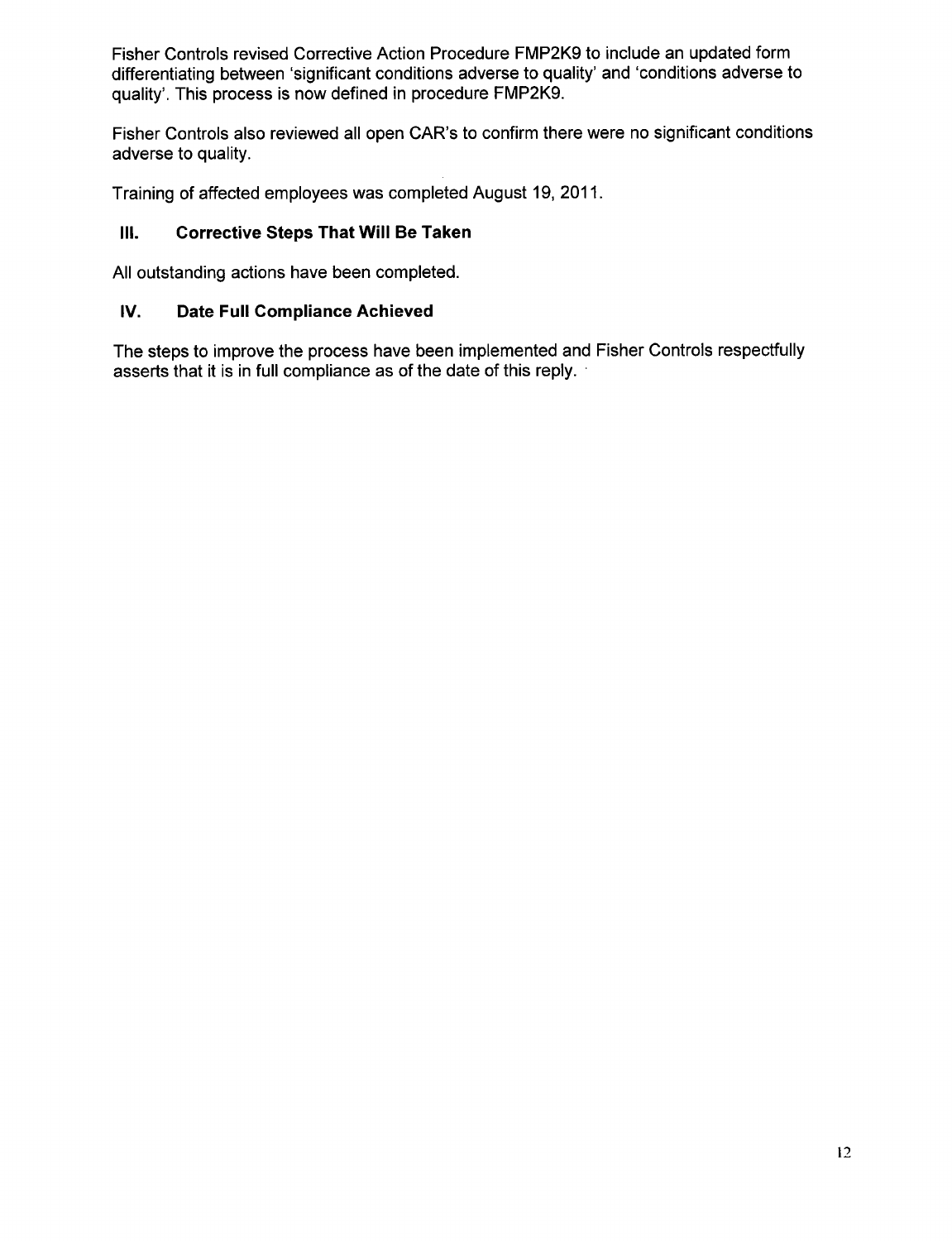### Attachment **6** Reply to NRC Notice of Nonconformance **E** Docket Number **99900105** Inspection Report No. **99900105/2011-201**

This Attachment 6 sets forth the reply of Fisher Controls International LLC ("Fisher Controls") to the NRC's Notice of Nonconformance dated September 13, 2011 relative to NRC Inspection Report 99900105/2011-201 (the "Inspection Report"), Notice of Nonconformance 99900105/2011-201-06 (the "Nonconformance-06").

### The Notice of Nonconformance

The Notice of Nonconformance provides the following description of Nonconformance-06:

"Criterion XVIII, "Audits," of Appendix B to 10 CFR Part 50 states, in part, that 'The audits shall be performed in accordance with the written procedures or check lists by appropriately trained personnel not having direct responsibilities in the areas being audited.'

Subsection 19.2.1 of Fisher Controls' Nuclear Quality Assurance Manual, Revision 8, dated October 4, 2010, states, in part, that "Auditors selected shall not have direct responsibilities in the area he/she is auditing."

Contrary to the above, as of August 5, 2011, Fisher Controls failed to verify that audits were performed by personnel not having direct responsibilities in the areas being audited. Specifically, the NRC inspection team identified one internal audit in which the QA Manager, who has direct responsibility for the implementation of Fisher Controls' QA program, participated in an internal audit as a member of the audit team and audited an area for which he has direct responsibility.

This issue has been identified as Nonconformance 99900105/2011-201-06."

## Fisher Controls' Response to the Notice of Nonconformance

Fisher Controls is not contesting Nonconformance-06 and has taken steps to address the issue identified in the Inspection Report. Fisher Controls believes the changes it implemented to address Nonconformance-06 represent an improvement to its program.

## **I.** Reason for the Notice of Nonconformance

Fisher Controls Quality Manager participated in the 2010 Internal Audit and reviewed work, performed by others, that was in his area of responsibility.

#### **I1.** Corrective Steps Taken and Results Achieved

During the NRC Inspection, the Inspectors made Fisher Controls aware of the NRC's observation that the Quality Manger's participation in the internal audit did not meet the requirements of Appendix B to10 CFR Part 50 and Fisher Controls Nuclear Quality Assurance Manual. In response to this observation, Fisher Controls issued internal Corrective Action Request CAR 1506 on August 3, 2011. Pursuant to the CAR, Fisher Controls took the following steps:

Fisher Controls revised implementing procedure FMP 2K41 to clarify a person cannot audit an area, or work performed, that is in his or her chain of command.